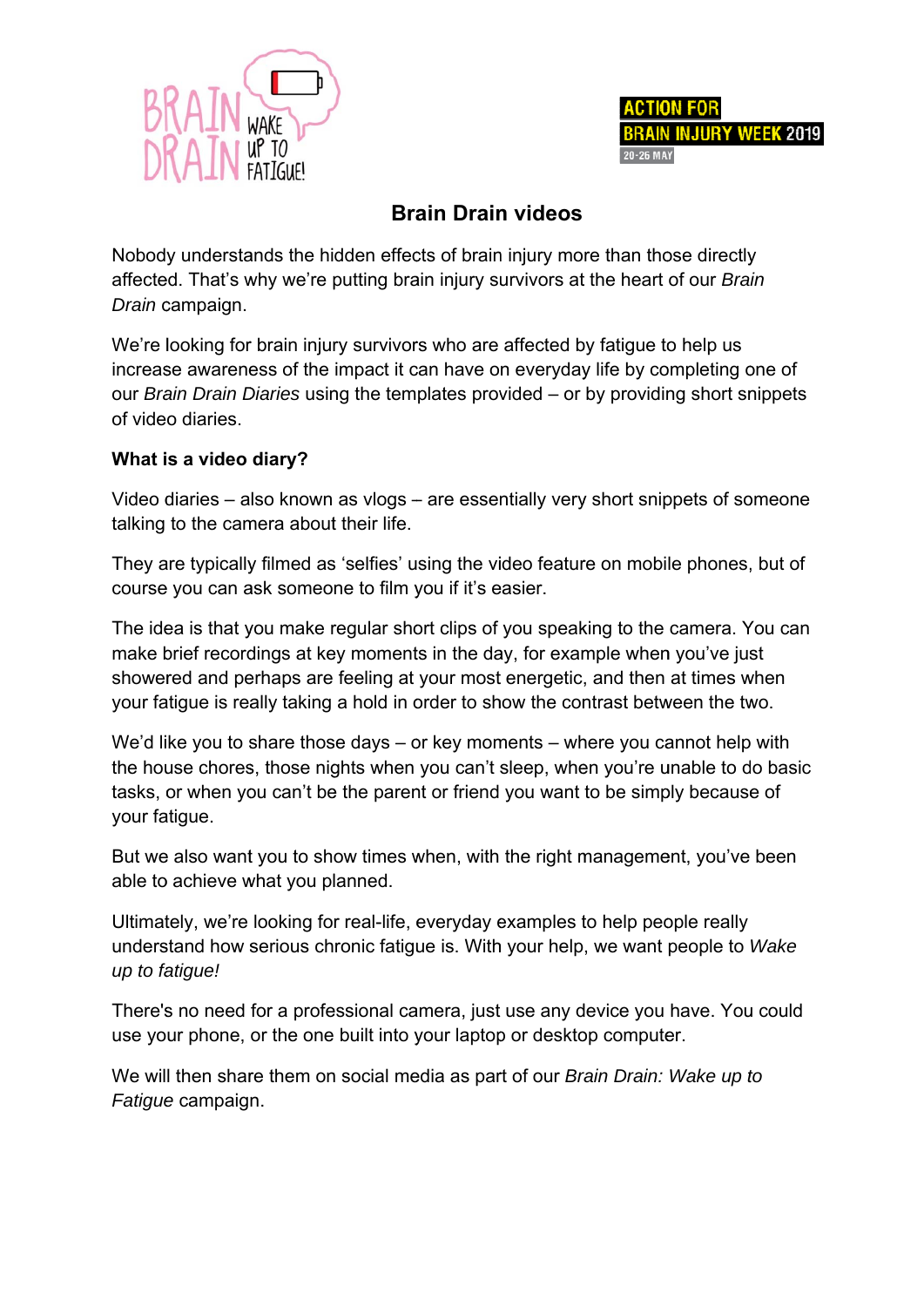# **Top tips**

- **Introduce yourself** (first name only is absolutely fine) and explain what's happening, i.e. 'It's now 11.30am and I'm already struggling to do what I had planned for the day. I'm meant to be going shopping, but I can't concentrate and I've got a banging headache. I need to sleep...')
- **Keep each clip nice and short.** We suggest individual clips of moments during your day should be no longer that 30 seconds.
- **Talk straight to the camera about** *your* **personal experience.**
- **Hold your camera in portrait mode** (so your shot is taller than it is wide).
- Try to avoid filming anywhere that is **too dark or too noisy**. We cannot edit out background noise or brighten video clips for you.
- Don't add **copyrighted material** (e.g. music or graphics) or any special effects.

## **Stay safe**

We want as many people to take part but please follow the tips below.

- Remember **to not give your full name or personal details** including where you live.
- **Don't mention anyone else by name** without their full and explicit agreement.
- **Be cautious** if you are talking about your workplace/employer, or your school/teachers.
- Be sure to **show your footage to someone close to you** so that they can help you to ensure you're not sharing too much.
- We strongly suggest you **send your footage to us**, rather than posting it on your own. That way, we can monitor responses.

#### **How do I send you the footage?**

We suggest you use a file-sharing website called WeTransfer. It's simple to use – and free!

Firstly, you'll need to ensure your video diary is saved on your phone or computer. Then go to www.wetransfer.com and click on the button that says 'Take me to free'. Upload your file, add the email address for either James (press.manager@headway.org.uk) or Katie (press.officer@headway.org.uk) and click the 'Transfer' button.